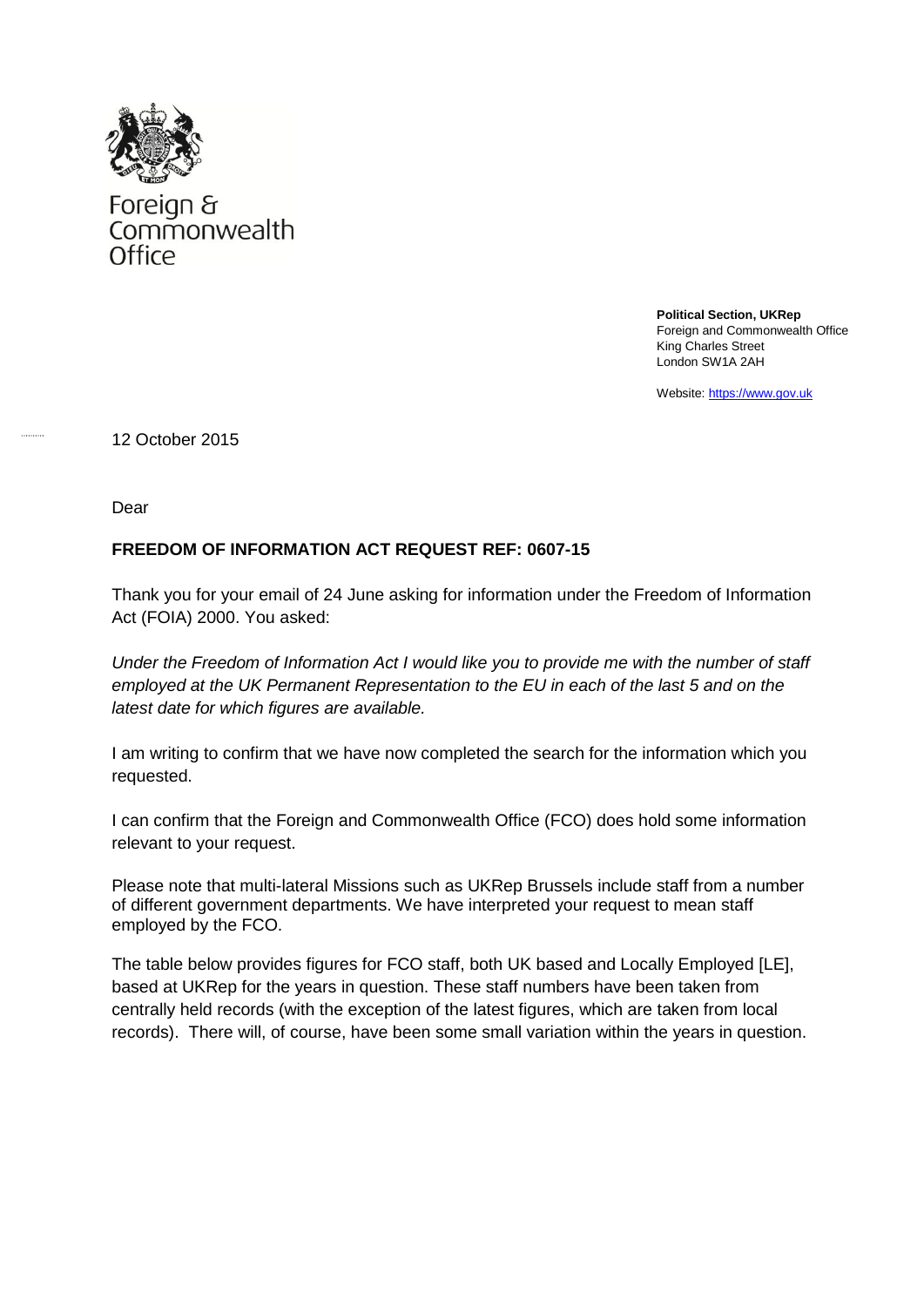| <b>Date</b>                                     | 31-Mar-<br>2010 | $31-Mar-$<br>2011 | $31$ -Mar-<br>2012 | 31-Mar-<br>2013 | 31-Mar-<br>2014 | 31-Mar-<br>2015 | Latest<br>available<br>figures<br>(June 2015 -<br>locally held) |
|-------------------------------------------------|-----------------|-------------------|--------------------|-----------------|-----------------|-----------------|-----------------------------------------------------------------|
| <b>UKRep</b><br>- FCO<br>UK-<br>based<br>and LE | 118             | 122               | 122                | 129             | 126             | 126             | 121                                                             |

There is also information in the public domain which is relevant to your question. The FCO annual reports since 2012 have provided staffing levels for all UK based FCO staff at individual FCO Embassies and Missions. Under section 21 of the FOI Act we are not obliged to provide you with information, which is already easily accessible to you, however, the relevant links to the information can be found here:

[https://www.gov.uk/government/publications/foreign-and-commonwealth-office-annual](https://www.gov.uk/government/publications/foreign-and-commonwealth-office-annual-report-and-accounts-2014-to-2015)[report-and-accounts-2014-to-2015](https://www.gov.uk/government/publications/foreign-and-commonwealth-office-annual-report-and-accounts-2014-to-2015)

[https://www.gov.uk/government/publications/foreign-and-commonwealth-office-annual](https://www.gov.uk/government/publications/foreign-and-commonwealth-office-annual-report-and-accounts-2013-14--2)[report-and-accounts-2013-14--2](https://www.gov.uk/government/publications/foreign-and-commonwealth-office-annual-report-and-accounts-2013-14--2)

[https://www.gov.uk/government/publications/foreign-and-commonwealth-office-annual](https://www.gov.uk/government/publications/foreign-and-commonwealth-office-annual-report-and-accounts-2012-13)[report-and-accounts-2012-13](https://www.gov.uk/government/publications/foreign-and-commonwealth-office-annual-report-and-accounts-2012-13)

The above reports give the following figures for UK based FCO staff at UKRep:

| $\bullet$ | 2014-15   | 81 |
|-----------|-----------|----|
| $\bullet$ | 2013-14   | 83 |
|           | • 2012-13 | 76 |

Once an FOI request is answered, it is considered to be in the public domain. To promote transparency, we may now publish the response and any material released on [gov.uk](https://www.gov.uk/government/organisations/foreign-commonwealth-office) in the [FOI releases](https://www.gov.uk/government/publications?keywords=&publication_filter_option=foi-releases&topics%5B%5D=all&departments%5B%5D=foreign-commonwealth-office&official_document_status=all&world_locations%5B%5D=all&from_date=&to_date=&commit=Refresh+results) section. All personal information in the letter will be removed before publishing.

Yours sincerely,

Political Section, UKRep